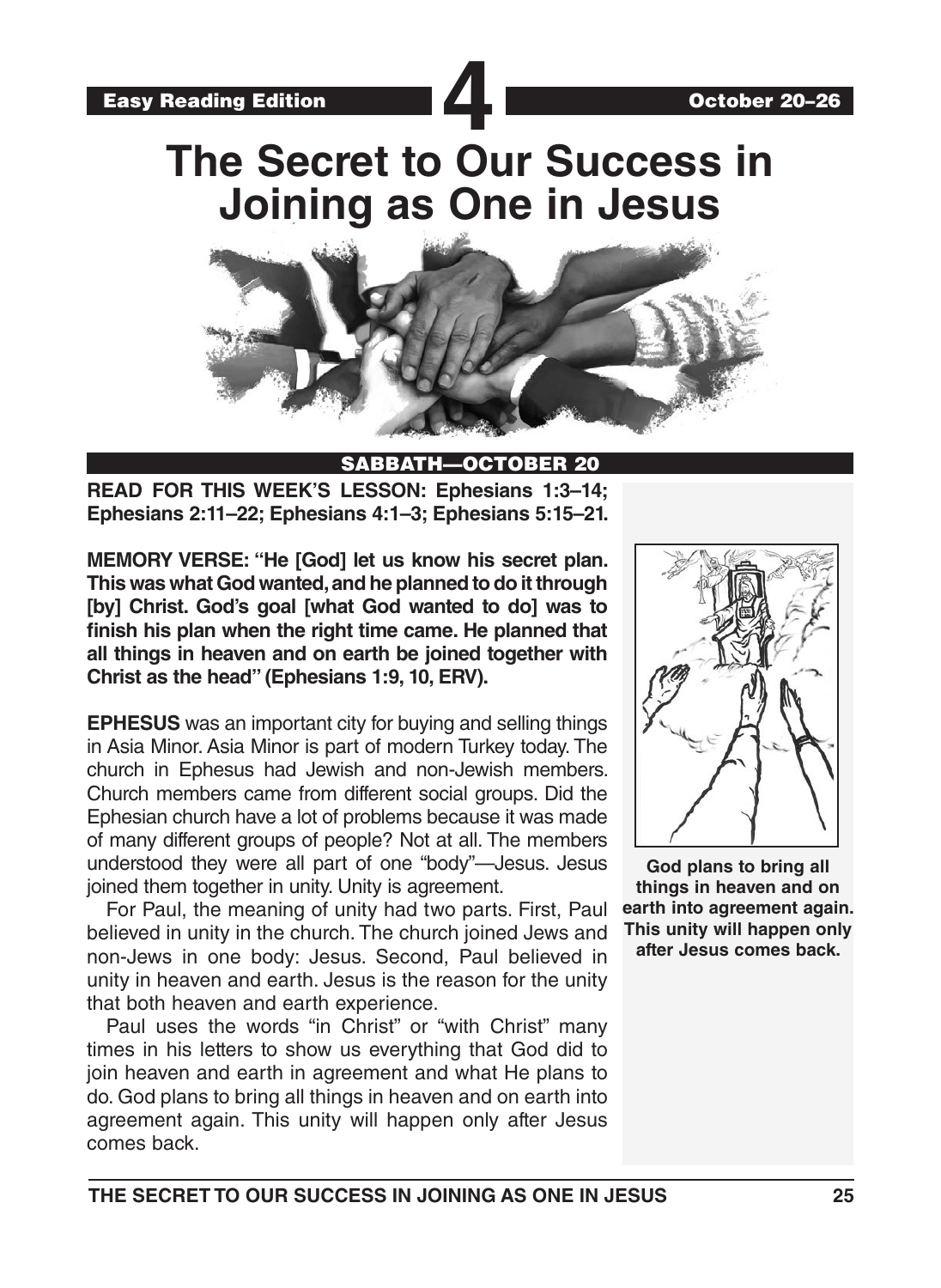# Lesson 4 SUNDAY—OCTOBER 21

# **GOD GIVES US SPECIAL GIFTS (Ephesians 1:3–14)**

#### **In Ephesians 1:3–14, Paul lists many special gifts that God gives us because of Jesus. What gifts are they?**

Jesus' followers have many reasons to thank God. Because of Jesus, God gives us many gifts. One of those gifts is adoption. God adopts us as His children. Paul uses the idea of our adoption into God's family as a word picture to help explain unity. You will remember that unity is agreement. It means that Jesus makes church members the same in heart, mind, and belief. God adopted us as His children because of Jesus. Now we belong to God's family. The word picture of the family also helps us remember God's Special Agreement with Israel.

In his letter to the Ephesian church, Paul also talks about non-Jews who accept Jesus as the Messiah. The Messiah is the Savior that God chose to free His people from sin. Non-Jews who accept Jesus as the Messiah are God's children. That means that the promises that God gave Israel in His Special Agreement belong to the non-Jews too (Romans 8:17; Galatians 4:7). When we understand that the non-Jews are a part of God's Special Agreement, then we will understand more about unity or agreement. Paul's words in Ephesians 1:3–14 show us that God already planned for all humans to join as one in Jesus. As part of God's family, we are not better than other people because we know Jesus. No. God loves each one of us the same.

Now, let us be clear about Ephesians 1:3–14. This verse can be confusing to some people. Do you see where Paul says, "God chose us to belong to Christ before the world [earth] was created [made]" (Ephesians 1:4, NIrV)? This verse is a promise. God promised to save us before He made the earth. Does this verse also say that God chose some to be saved and some to be lost? No, the Bible does not teach that! In this verse, Paul says that God made a plan to save us before He made the earth. God made that plan because He wanted everyone to have the same chance to be saved (John 3:16; read also 1 Timothy 2:6; 2 Peter 3:9). God knows ahead of time who will accept His gift of being saved. But God's knowing our answer is **not** the same thing as His deciding ahead of time who will be saved and who will be lost. God offers to save everyone because Jesus died for us. The question is: What will we say to God's offer? God does not force anyone to accept His gift.



**God adopts us as His children because of Jesus. Now we belong to God's family.**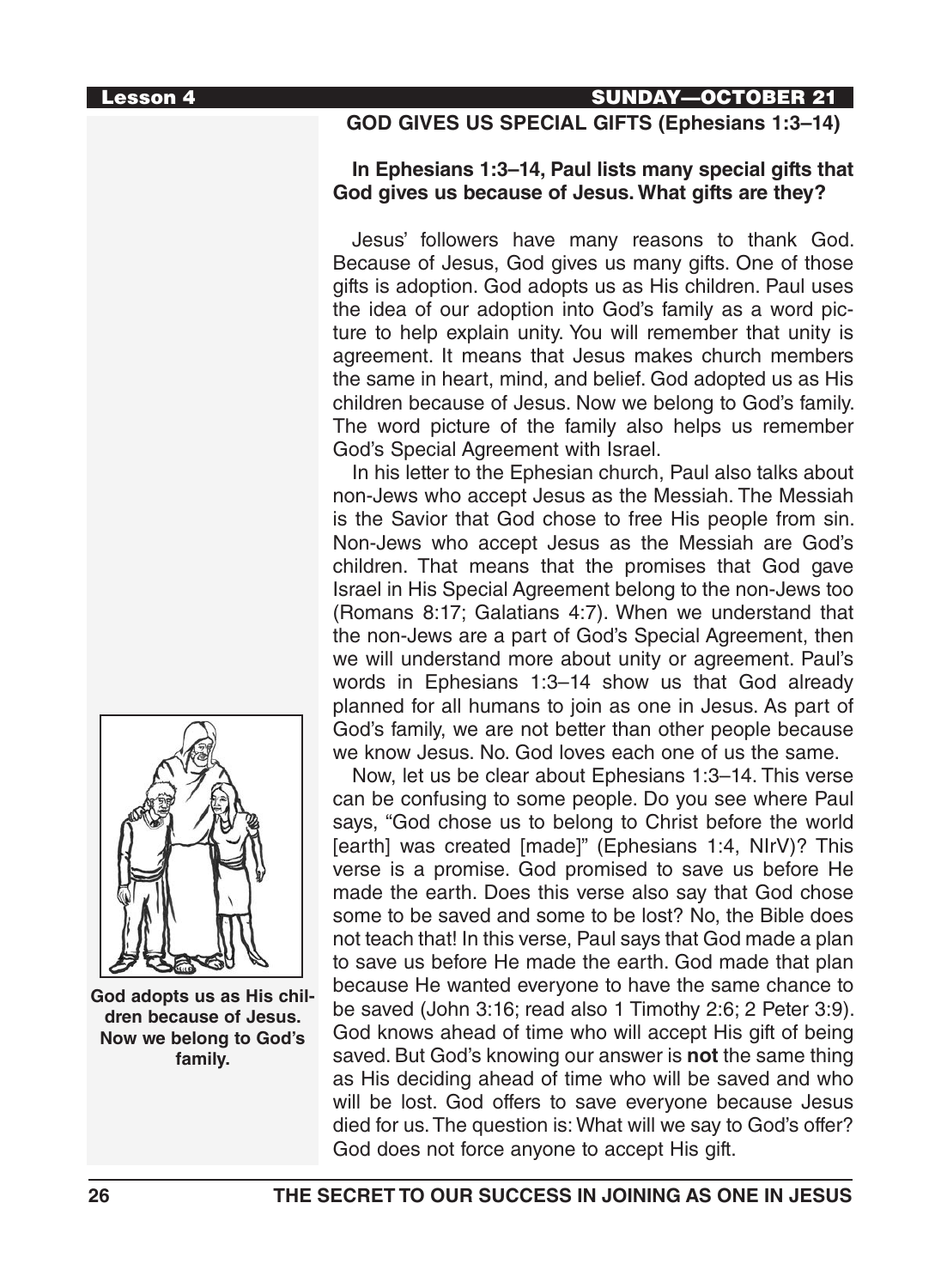# MONDAY—OCTOBER 22 Lesson 4

#### **JESUS' DEATH BROKE THE "WALL" (Ephesians 2:11–22)**

Race and religion can cause some of the biggest separations between people. In many countries, people must carry special cards known as identity (ID) cards. These ID cards show basic personal information. The cards may tell you the race group or religion a person belongs to. Often, people who belong to a small religion or race group with no power cannot own or do some of the things that other people can own or do. When wars start, people in power can use the information on these ID cards to hurt people because they do not belong to the accepted religion or race groups.

**In Ephesians 2:11–22, Paul tells us about the best behavior for the Christian community. What behavior is that? How does our being joined together in agreement in Jesus help us solve our differences? Jesus' death on the cross "broke" something. What did His death destroy?**

Paul asks the Ephesians to remember that their lives were awful before God gave them His grace. Grace is God's gift of mercy, forgiveness, and power over sin. In the past, differences in religion and race caused disagreement and wars between people. But the Good News for us is that Jesus joins us together as one people (Ephesians 2:13).

In Paul's day, there is a big space outside the temple in Jerusalem. This space is named the temple court. The temple court is divided into smaller spaces, also named courts, for Jews and non-Jews. The court for Jews is closer to the temple building. This court is separated from the court of the non-Jews by a wall. The wall has a sign with words that warn foreigners not to go in. If they do enter, they shall die. The Jews in Jerusalem blame Paul for breaking this rule. The Jews blame Paul for bringing a non-Jew into the Jewish part of the temple. This non-Jew is a man named Trophimus from Ephesus (Acts 21:29). So, Paul is arrested. But in Paul's letter to the Ephesians, Paul says, "Christ [Jesus] made both Jews and non-Jews one people. They were separated as if there were a wall between them. But Christ broke down that wall of hate by giving his own body" (Ephesians 2:14, ICB). Because of Jesus, we are also Abraham's sons and daughters who can serve God.

**How have Paul's words in Ephesians 2:11–22 come true in our church? What more must we do to make them come true?**



**"But Christ broke down that wall of hate by giving his own body" (Ephesians 2:14, ICB).**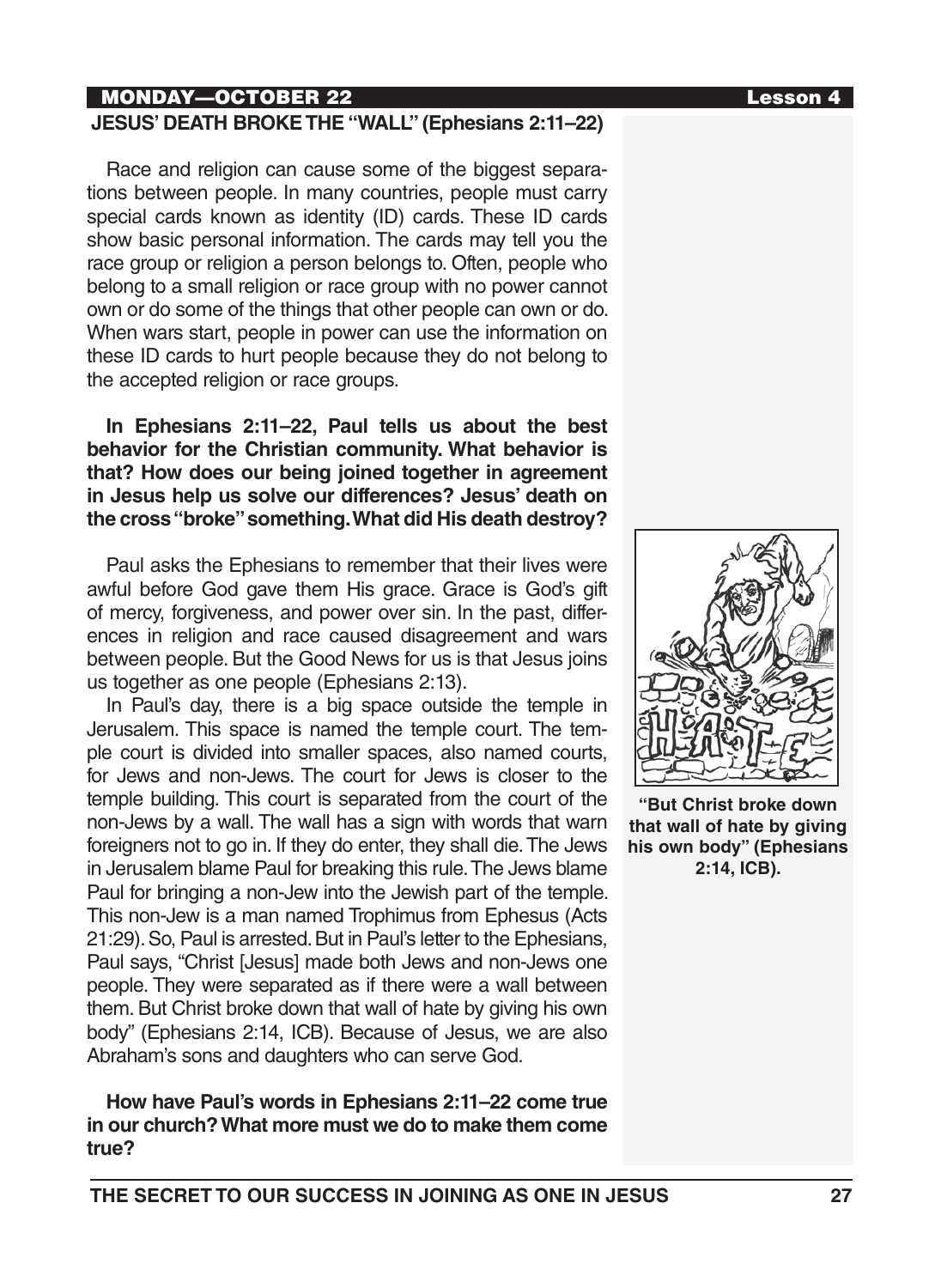## Lesson 4 TUESDAY—OCTOBER 23

#### **AGREEMENT IN THE CHURCH (Ephesians 4:1–3)**

Paul gives the Ephesians examples about how they can use his advice in their lives every day. Paul's advice about how to have agreement in the church is not simply a fake story or idea. No, the agreement is very real for the church among all Jews, non-Jews, and people of different colors and ways of life. But if we want to have agreement in the church, then Paul says we must "live the way God's people should live, because he [God] chose you to be his" (Ephesians 4:1, ERV).

#### **In Ephesians 4:1–3, Paul talks about how we as Christians should behave because God chose us to be His children. How does Paul say we should behave?**

Paul tells us that we should be kind and gentle. We should be loving and not have pride. Then we will have peace. "The Holy Spirit makes you one in every way. So try your best to remain [stay] as one [in agreement]. Let peace keep you together" (Ephesians 4:3, NIrV). Love helps peace to grow in the church and outside it. When we are at peace with each other, then we show other people God's love in special ways. God asks the church to be His witness. He wants the church to be a witness for Him, even in the worst of times.

## **Paul talks about an important idea in Ephesians 4:4–6. What idea does Paul talk about?**

In the first verses of Ephesians 4, Paul talks about how much he wants church members to be in agreement. Paul begs the Ephesians to show unity (Ephesians 4:1–3). Remember, unity is agreement. It means church members are joined together in one mind, heart, and belief in Jesus. Then Paul makes a list of the seven things that join believers as one in Jesus (Ephesians 4:4–6). Paul tells us that unity, or agreement, is something that believers already have (Ephesians 4:4–6). At the same time, believers must work all the time to make sure they keep their unity strong (Ephesians 4:1–3). Believers also need to think of ways to have more unity in the future (Ephesians 4:13).

**God chose us to be His people. What choices can we make now to "live the way God's people should live"?**



 **Love helps peace to grow in the church and outside it.**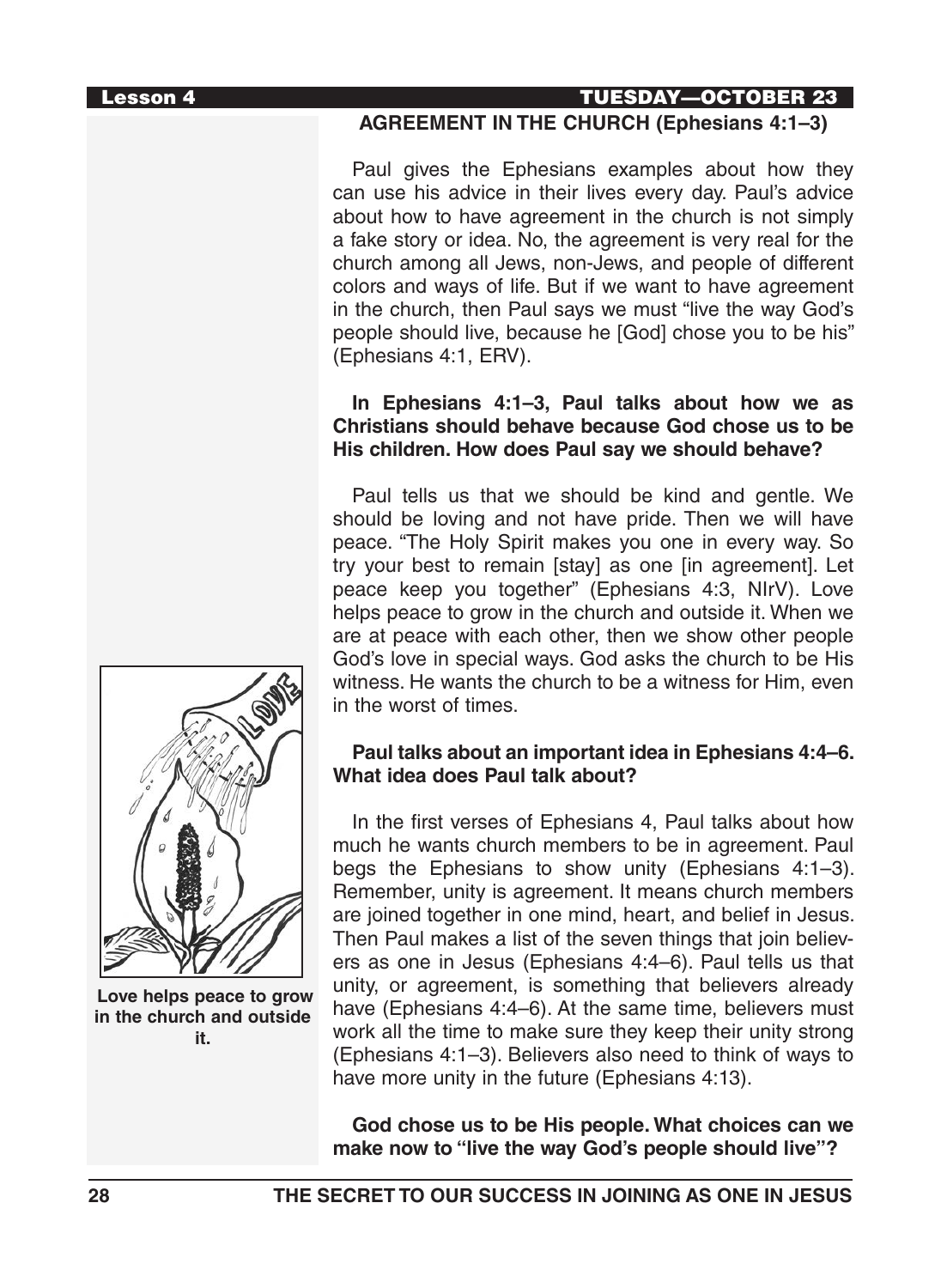## WEDNESDAY—OCTOBER 24 Lesson 4

# **CHURCH LEADERS AND AGREEMENT (Ephesians 4:11)**

"But each one of us has received a gift of grace [lovingfavor]. These gifts are given to us by Christ" (Ephesians 4:7, NIrV). Yes, God gives the gift of being saved to anyone who will accept it. But there are special spiritual gifts that God gives to some of His servants so that they can do important work for Him.

#### **In Ephesians 4:11, Paul talks about the gifts of leadership that God gives to the church. What are these different gifts named?**

# **In Ephesians 4:12, Paul tells us why God gives these gifts of leadership to the church. Why does God give leadership gifts to the church?**

All Christians, in some ways, are pastors and God's servants who share the Good News about Jesus. Jesus' Important Command in Matthew 28:19, 20 is not only for church leaders. Jesus gave His Important Command to all Christians. He told believers to go and make new followers from all the people on the earth. He told His followers to baptize people and to teach. God does not give work only to pastors to do. God gives special work to every Christian. God wants all of us to help share the Good News. No church leader can say that he or she is the only worker God gave work to. God gave the spiritual gifts of leadership to the church for very important reasons. God wanted these gifts to improve the church and give the church knowledge about right and wrong. Church leaders must use these gifts to help peace and agreement to grow in the church.

Paul's list of leadership gifts tells us that God gave the church these gifts to help believers find people who do not know Jesus. God chooses some people in the church to help other members do their work for God, to serve Jesus, and to teach and lift up the "body" of Jesus, or His church (Ephesians 4:12). Jesus gave us a perfect example of leadership. His example must guide us in the work we do for God. Jesus came to serve other people (Matthew 20:25–28). We must do the same thing that Jesus did. We must work together with other believers to do God's work.

**What are your spiritual gifts? How are you using your gifts to bring peace to your local church?**



**Jesus told His followers to baptize people and to teach.**

**[PIX #15]**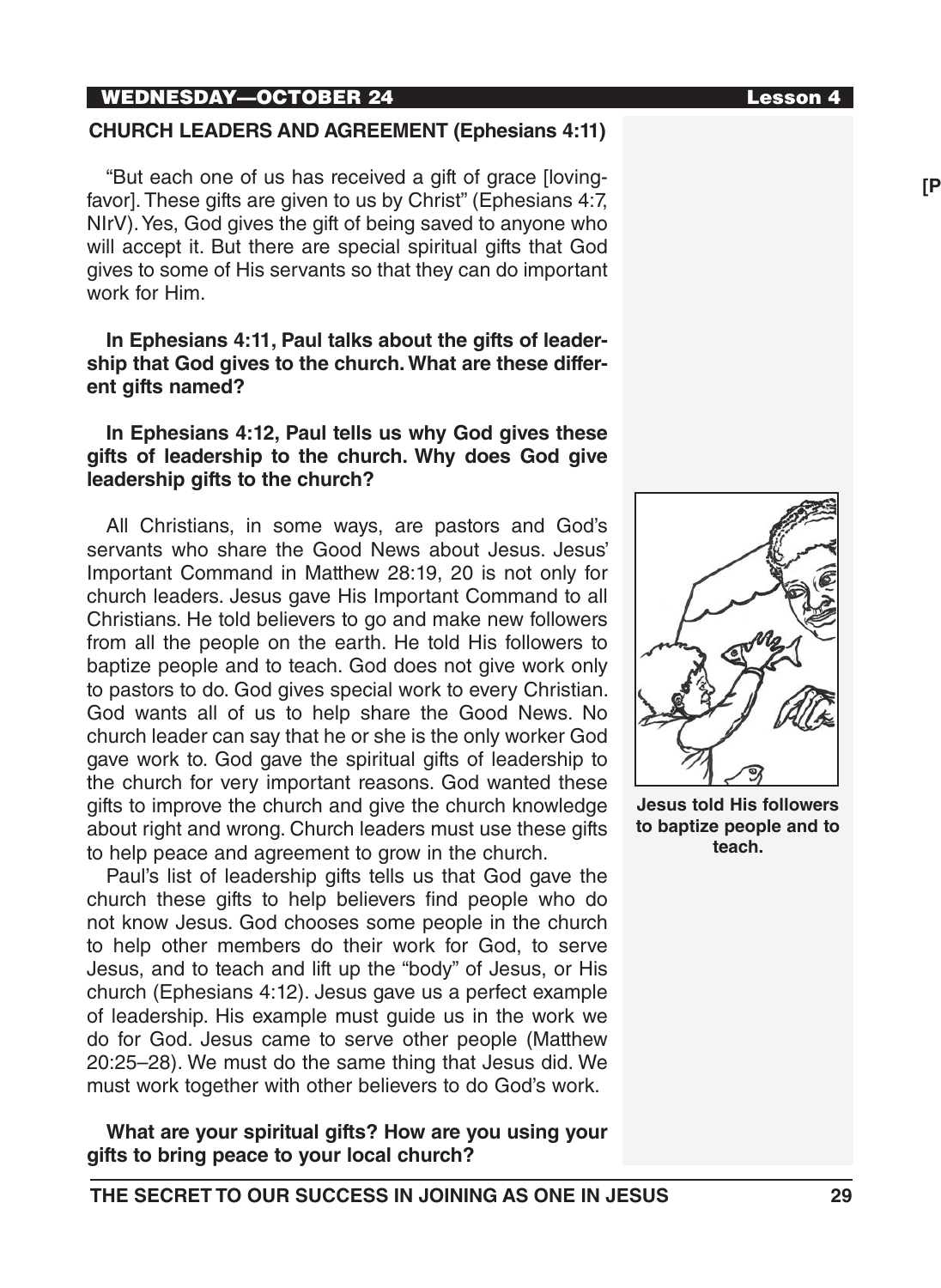# Lesson 4 THURSDAY—OCTOBER 25 **CONNECTIONS BETWEEN CHRISTIANS (Ephesians 5:15–21)**

Christianity is more than ideas and teachings. Christianity is about how we become friends with other people and with God. Our connection to God changes the connections we have with other people. The ideas about agreement and peace that Paul talks about in his letter to the Ephesians can help us become better friends with other people and each other.

# **Read Ephesians 5:15–21. What does Paul tell us to do in verse 21? How is "serv[ing] each other" (ERV) connected with our having peace?**

Paul tells believers to serve each other. Paul connects this command in verse 21 with the command for Christians to "be filled with the Holy Spirit" (Ephesians 5:18, NIrV). How do we show that we are filled with the Holy Spirit? We show that we are filled with the Spirit when we serve and listen to each other. God wants us to love and serve people. Of course, we cannot feel this way about people on our own. We need the Holy Spirit's help. When we serve other people, we show them that the Holy Spirit lives in our hearts. He gives us the power to serve other people. The Holy Spirit helps connect us to other people in agreement. When we serve people, we also show them how much we love Jesus for dying for our sins.

#### **In Ephesians 5:22–6:9, Paul talks about the power we have to change the lives of the people we serve at home and work. What power do we have to make their lives better?**

It is true that agreement in the church depends on the agreement found in the home. Paul said that the agreement, love, and respect between a husband and wife will show people Jesus' love for the church. Jesus gave up everything to save us because He loved us. So, we need to show Jesus' love and respect to everyone in our homes and in our churches. We need to show Jesus' love in our connections with our children and with our bosses and everyone at work. The peace we enjoy at home needs to fill our church life.

**What important rules did you learn from the verses that we studied today? How can they help you love and serve people better in your family and at work?**



**We show that we are filled with the Spirit when we serve and listen to each other.**